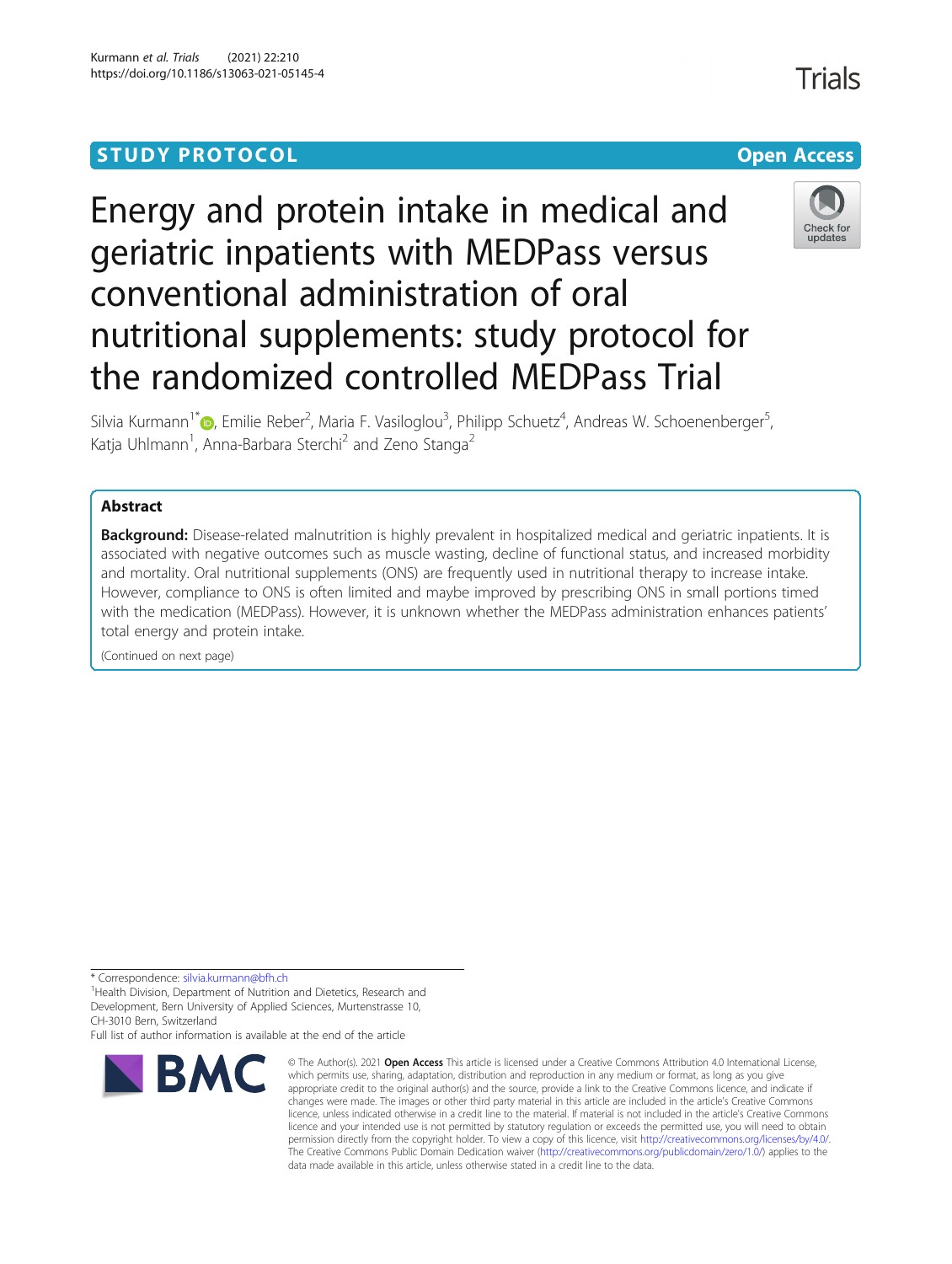# (Continued from previous page)

Methods: The MEDPass Trial is a randomized, controlled, open-label superiority trial. Patients in the MEDPass group receive 50 ml of ONS four times per day, distributed with the medication rounds. Patients in the control group receive ONS between meals. The primary outcome is average daily energy intake (% of calculated daily requirement). For our power analysis, we assumed that administration of ONS in the MEDPass administration mode increases energy intake by at least 10% (i.e., by 200 kcal for an average energy requirement of 2200 kcal/day). Thus, with the inclusion of 200 patients, this trial has 80% power to demonstrate that intervention group patients have an average intake of 2200 kcal/day (SD 500 kcal) versus 2000 kcal/day (SD 500 kcal) in control group patients. Energy and protein intakes from ONS and all food consumed are monitored continuously throughout the hospital stay and are statistically compared to the patient's requirements. Secondary outcomes include average daily protein intake (% of calculated daily requirement), average intake of ONS/day, the course of body weight, handgrip strength, appetite, and nausea. Furthermore, hospital length of stay and 30-day mortality are assessed. The primary statistical analysis will be performed as an intention-to-treat analysis adjusted for the stratification factors used in randomization.

**Discussion:** To our knowledge, this is the first randomized controlled trial assessing total energy and protein intake for the entire hospitalization period in patients receiving MEDPass versus conventional ONS administration. Thus, the MEDPass Trial will fill a gap and answer this relevant clinical question.

Trial registration: ClinicalTrials.gov [NCT03761680](https://clinicaltrials.gov/show/NCT03761680). Registered on 3 December 2018. Kofam.ch [SNCTP0000031](https://www.kofam.ch/de/studienportal/studie/44754/) [91](https://www.kofam.ch/de/studienportal/studie/44754/). Registered on 15 October 2018

Keywords: Oral nutritional supplements, Energy intake, Protein intake, Malnutrition, MEDPass, Nutrition as medication, Medication rounds

#### Background

Disease-related malnutrition (DRM) in hospitalized patients is a common problem with an estimated prevalence of 20–60% [\[1](#page-9-0)–[3\]](#page-9-0). DRM is associated with detrimental clinical and metabolic consequences, such as catabolism, muscle wasting, impaired muscle function, and mobility [[4,](#page-9-0) [5](#page-9-0)]. DRM is also associated with higher mortality and morbidity rates and increased hospital length of stay (LOS) [\[3](#page-9-0), [4](#page-9-0), [6](#page-9-0)]. These outcomes not only affect quality of care, but also pose a substantial economic burden [[3\]](#page-9-0).

In inpatients at nutritional risk, an adequate and early nutritional therapy has been shown to be effective, significantly reducing severe complications and 30-day mortality [[6](#page-9-0), [7\]](#page-9-0). Oral nutritional supplements (ONS) are one of the most common treatments for DRM, and ONS are designed for this specific medical purpose [[8](#page-9-0), [9\]](#page-9-0). The use of ONS has proven efficient and costeffective [\[10](#page-9-0), [11](#page-9-0)]. Treatment with ONS may reduce mortality and complications, attenuate or prevent muscle loss, and improve nutritional status and function [[10](#page-9-0), [12](#page-9-0), [13\]](#page-9-0). The European Society of Clinical Nutrition and Metabolism (ESPEN) recommends the use of ONS for medical and geriatric patients at nutritional risk [\[10,](#page-9-0) [14](#page-9-0)]. These patients often live with chronic illness, which is associated with appetite and body weight loss. Thus, the risk of DRM is increased [\[10](#page-9-0)].

Compliance with ONS is often described as suboptimal. This poses a barrier to adequate oral nutrition therapy [[14](#page-9-0), [15](#page-9-0)]. The ONS administration mode may be one of

the keys to improving compliance. There are no standards on how to administer ONS in terms of timing and dose throughout the day, which leads to individual approaches. In the hospital setting, ONS are conventionally served by nurses, nursing aids, or catering personnel between main meals. The MEDPass administration mode offers a different approach, in which ONS are distributed on medication rounds three or four times per day in unusually small portions (50–120 ml) [\[16](#page-9-0)–[22](#page-9-0)]. Preliminary trials suggest that the MEDPass administration mode improves compliance and cost effectiveness [\[17,](#page-9-0) [19](#page-9-0), [22,](#page-9-0) [23\]](#page-10-0).

However, since ONS are dense in energy and protein, they may have a negative impact on appetite  $[24]$ . Consequently, enhancing compliance with ONS may not automatically lead to improved nutritional intake throughout the day because conventional food intake may decline. Therefore, this trial will study total energy and protein intake throughout the day as primary outcome measures when ONS are administered in the MEDPass mode versus the conventional administration mode. To our knowledge, there has never been a prospective trial in which total energy and protein intake was studied consistently and systematically. Therefore, the aim of this trial is to fill this clinically relevant gap of knowledge.

# Methods

# Study design

The MEDPass Trial is a randomized, controlled, clinical trial (RCT) conducted with parallel groups. Blinding of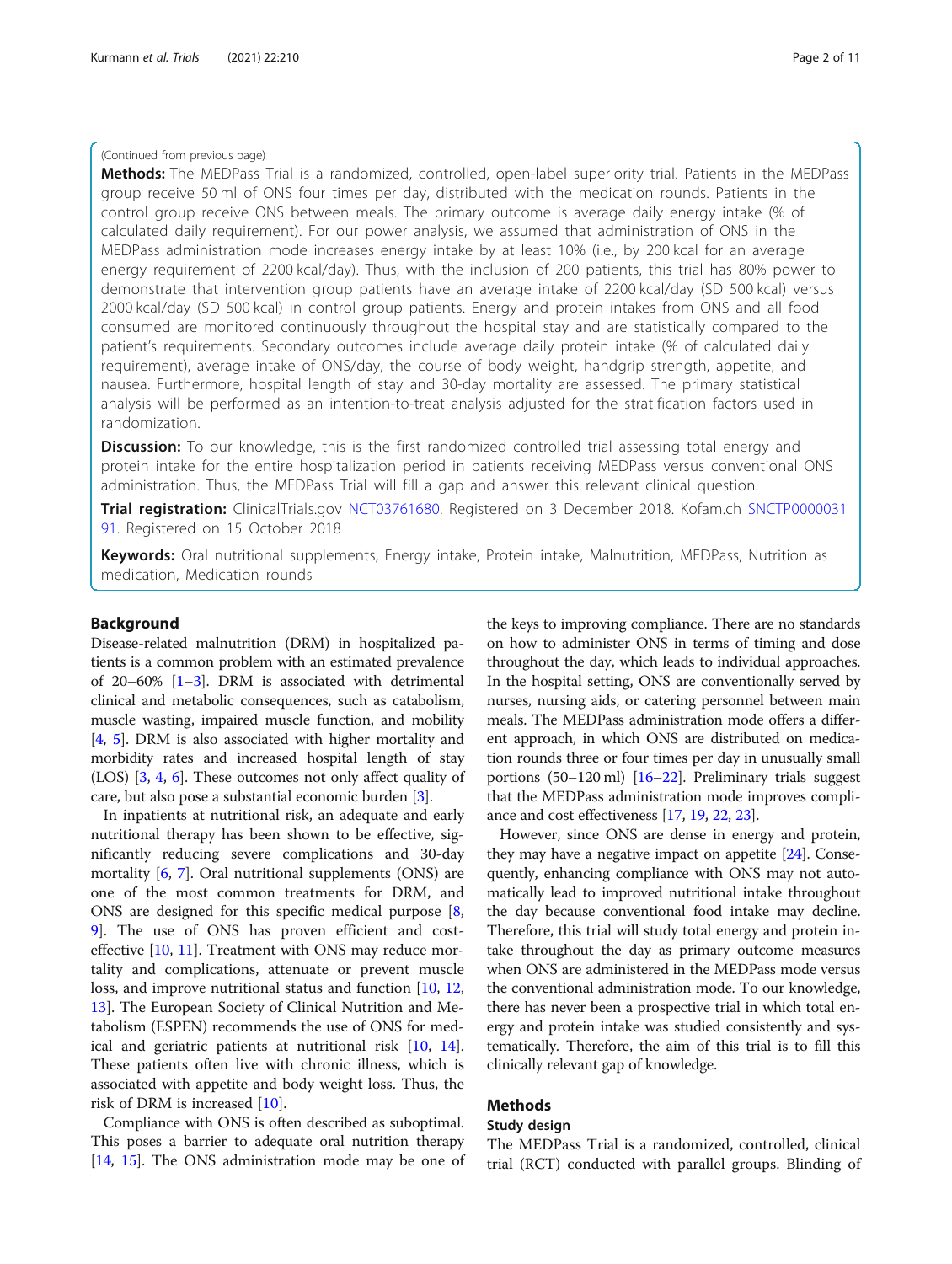patients is not possible because of the evident differences in ONS administration times. Therefore, it is conducted as an open-label RCT. The MEDPass Trial is a superiority trial. The allocation ratio of intervention group and control group is 1:1.

# Study population

The MEDPass Trial includes medical as well as geriatric inpatients at the Tiefenau facility of the University Hospital of Bern. It includes inpatients of the Department of Geriatrics and the Department of General Internal Medicine who meet the eligibility criteria listed in Table 1.

#### Study intervention and comparator

Every patient in the MEDPass group receives 50 ml of ONS four times per day distributed by the registered nurses (RN) on the ward during medication rounds. Three out of the four medication rounds occur approximately 30 min before the main meals' distribution, and the evening medication round is at 10 pm. Patients are counseled to take the ONS directly at the start of the meal to avoid any possible interaction with medications. The control group regimen was chosen to compare the MEDPass administration mode to usual clinical practice. Usual practice of ONS administration at the study site is unstandardized. This kind of prescription may range from one up to four bottles of ONS per day and is served between the meals or after the evening meal. Patients in the control group receive ONS between meals according to unstandardized prescriptions. The staff was instructed not to make any changes to the procedures followed before the initiation of the trial. This means that the amount of ONS prescribed to control group patients might be higher than those of the intervention group. However, compliance with ONS may be better with the MEDPass-mode. Compliance in the context of the MEDPass Trial is defined as the percentage of prescribed ONS consumed. Furthermore, patients receiving ONS in the MEDPass administration mode may be able

Table 1 Inclusion and exclusion criteria

to eat more additional food between meals than those receiving ONS between meals. Thus, we hypothesize that MEDPass group patients are more likely to reach their energy and protein targets even if their net prescription of ONS is lower.

#### Type of ONS used in the MEDPass trial

All ONS used in this trial are selected according to patients' nutritional needs and flavor preferences. Patients may choose from a wide range of available products at University Hospital of Bern. All products with an energy density of 1.5 kcal/ml and 2 kcal/ml are included in this trial. Overall, eight different ONS with this energy density are in stock. The amount of protein in these ONS ranges from 4 to 10 g/100 ml. Six of the ONS are nutritionally complete. Two of them do not contain any fat. The ONS are from different providers (Abbott Nutrition, Fresenius Kabi, Nestlé Health Science). If patients require an ONS that is not available in the standard assortment of the University Hospital, it can be ordered if it is obtainable on the Swiss market.

### Ethical aspects

The study is carried out in accordance with the current version of the World Medical Association Declaration of Helsinki protocol [\[26](#page-10-0)], ICH-GCP guidelines [[27](#page-10-0), [28](#page-10-0)] or ISO 14155 norm [[29\]](#page-10-0) and according to the Swiss Federal Act on Research involving Human Beings [[30,](#page-10-0) [31\]](#page-10-0).

#### Randomization

Randomization is stratified according to the NRS 2002 total score and the energy content of the ONS (kcal/ml). The NRS 2002 total score is stratified as NRS 3, NRS 4, or NRS 5-7. The energy content of the ONS is stratified as either 1.5 kcal/ml or 2 kcal/ml. Even distribution of these factors between the groups minimizes bias since they may directly influence primary and secondary outcome parameters. Randomization is conducted using the Research Electronic Data Capture (REDCap®) program (Vanderbilt University, Nashville, TN, USA, 2020,

| Inclusion criteria        | • Nutritional Risk Screening (NRS 2002) total score $\geq 3$ points according to routine screening at admission within 72 h [25]<br>$\cdot$ Expected hospital LOS $\geq$ 3 days after screening (as estimated by the treating physician)<br>• Patient qualifies for ONS and approves prescription<br>$\cdot$ Age $>$ 18 years<br>• Willingness and ability to provide informed consent                                                                                                                                                                                                                  |
|---------------------------|---------------------------------------------------------------------------------------------------------------------------------------------------------------------------------------------------------------------------------------------------------------------------------------------------------------------------------------------------------------------------------------------------------------------------------------------------------------------------------------------------------------------------------------------------------------------------------------------------------|
| <b>Exclusion criteria</b> | • Initially admitted to critical care unit<br>• Immediate post-operative phase (< 7 days post-surgery)<br>• Dysphagia with the inability to swallow liquids<br>• Admitted with or scheduled for supplemental or total enteral nutrition and/or parenteral nutrition<br>• Mini Mental State examination < 16 points<br>• Hospitalization due to anorexia nervosa, acute pancreatitis, or acute liver failure<br>• Patients with cystic fibrosis, short bowel syndrome, or after gastric bypass surgery<br>• Terminal condition (end of life situation)<br>• Poor German language skills (study language) |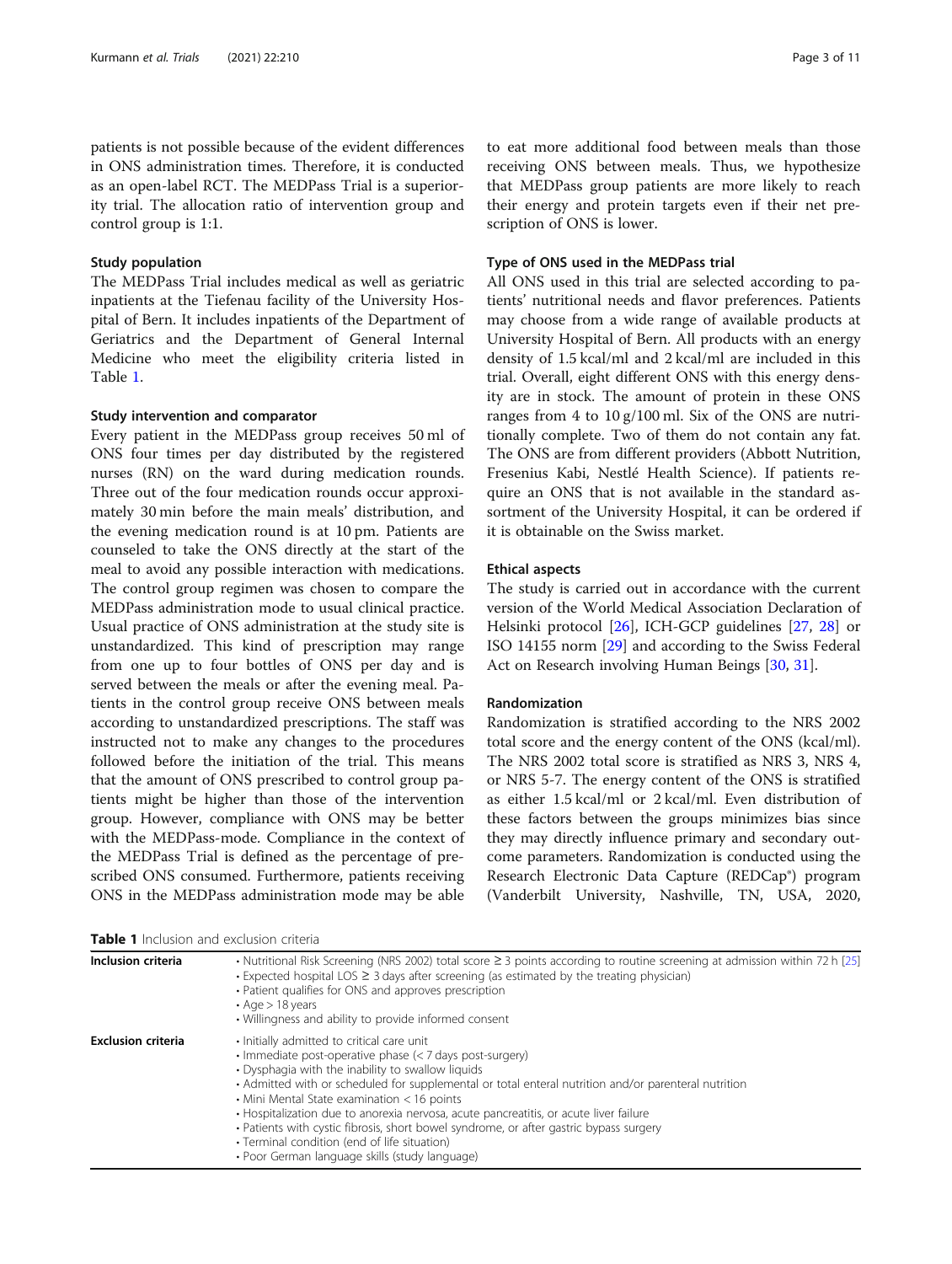version 9.1.15). Registered Dietitians (RD) input the stratification data and randomize electronically within the REDCap® program. The RDs do not have access to the concealed randomization sequence. The randomization list with random numbers for coding was pre-specified by the Clinical Trial Unit (CTU) Bern and electronically integrated into the REDCap® database.

## **Outcomes**

The primary outcome is the average energy intake/day (kcal, % of calculated daily requirement). Secondary outcomes include average protein intake/day (g, % of calculated daily requirement), average ONS intake/day (ml), the course of handgrip strength (kg), body weight (kg), appetite, and nausea. Furthermore, hospital LOS and 30 day mortality are assessed.

#### Study conduct and data collection

Participants are recruited consecutively. Based on routine screening upon admission, patients with an NRS 2002 total score of > 3 are referred to the RDs [[25,](#page-10-0) [32](#page-10-0)]. The RDs check the eligibility criteria. If there is an indication but no ONS prescribed, the RDs counsel the patient concerning ONS. Once an eligible patient agrees to a prescription of ONS and an appropriate product is selected, the patient is informed by the RD about the possibility of participating in the trial. Upon approval, the RD obtains informed consent and randomizes the patient. The prescription of ONS is carried out by the medical doctors (MD). All involved personnel (MDs, nursing and catering staff) is informed by the RDs of the patient's participation in the trial. An overview of the patients' flow is given in Fig. [1](#page-4-0) and an overview of the time schedule for participants is provided in Table [2](#page-5-0). The trial is only concerned with ONS administration and has no influence on any other aspects of patients' treatments. ONS may be discontinued if the indication therefore no longer exists.

The criteria for ONS discontinuation are:

- ONS is not indicated anymore due to increased food intake
- Occurrence of a serious adverse event (SAE) that necessitates a halt to the prescription

The reasons for discontinuation are documented. Furthermore, withdrawal from the trial is possible at any time at the patients' request.

All data is inputted manually by the RDs into REDCap. REDCap is a program that provides the highest standard of data protection and an internal back-up system is in place to prevent data loss. The REDCap study database with all archive tables will be securely stored by CTU

Bern for at least 15 years. The sponsor also keeps the Trial Master File (TMF) and interim/final reports for at least 10 years. All extracted data files are exclusively stored on password-protected personal computers. Source data is collected mostly from the electronic health record (EHR). This includes the NRS 2002, inand exclusion criteria, patient characteristics, ONS intake, body weight, LOS, and safety outcomes. Meal cards, forms for collecting data on food intake between the meals and protein and energy intake calculations, are printed out and input manually into REDCap by the RDs. All trial-related paper documents are locked in a specific cabinet in the RD's office during the whole study period. Afterwards, this material will be stored safely for 10 years in the locked archive of the Department of Endocrinology, Diabetes, Nutritional Medicine, and Metabolism at Bern University Hospital.

All participating staff have received formal training for all their tasks, and training materials are available on site on the intranet platform. Furthermore, training is provided continuously due to staff turnover. Regular exchange with appointed members of nursing and medical staff is implemented to monitor adherence to the protocol. The MEDPass Trial is managed and overseen by the study steering committee, the dietetic committee, and the data management committee. The study steering committee (authors SK, ER, PS, AWS, ABS, and ZS) is responsible throughout for main decisions on conduct including risk management, reports to the Competent Ethics Committee (CEC), and results dissemination. The study steering committee may bring forward suggestions for protocol amendments. If approved by the committee, they will be reported to the CEC. Substantial amendments are only implemented after CEC approval.

Under emergency circumstances, deviations from the protocol to protect the rights, safety, and wellbeing of human subjects may proceed without prior approval of the sponsor, the study steering committee, and the CEC. Such deviations shall be documented and reported to the sponsor, the steering committee, and the CEC as soon as possible.

All non-substantial amendments are communicated to the CEC within the Annual Safety Report (ASR). The trial registries will be updated within 30 days. Trial participants will be contacted via written communication and will be given the possibility to withdraw their approval.

The dietetic committee (authors SK, ABS and the team of RDs on site) oversee the implementation of recruitment, data collection, and the ongoing training sessions. The data management committee (authors SK, ER, MV, PS, AWS, and ZS) monitor data quality and are responsible for the statistical plan. During the recruitment period, an independent employee from Bern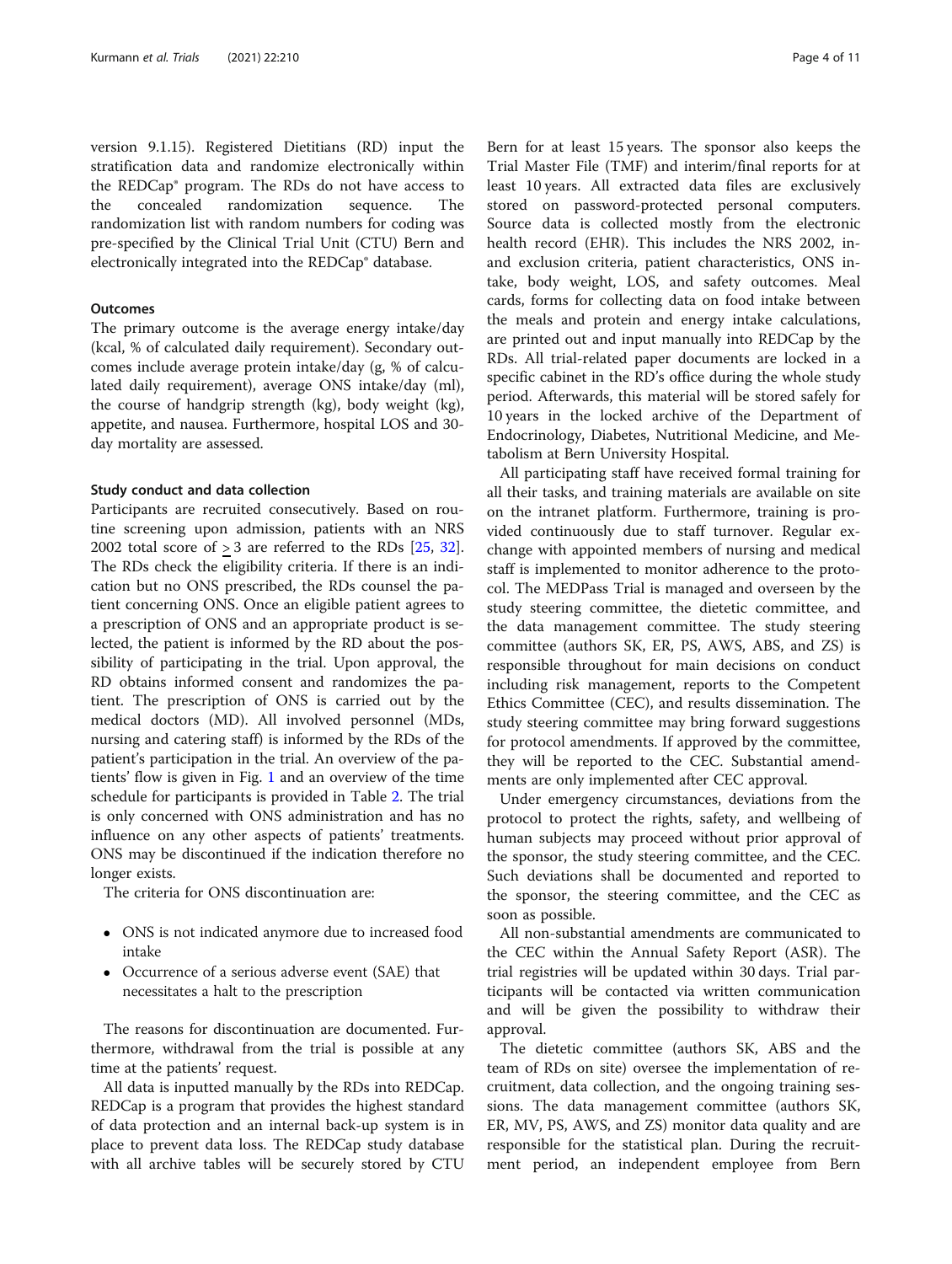<span id="page-4-0"></span>

University of Applied Sciences will act as monitor, conducting at least one monitoring visit of the trial on site. The frequency and duration of the visits are dependent on the rate of subject enrollment, the quality of the study documents and the findings. During the visit(s), the monitor will check whether the trial is being carried out according to the study protocol and whether the subjects' safety and rights are being protected. Furthermore, the monitor will review the collected trial data and verify source documents. The sponsor and the principal investigator on site allow the monitor direct access to all relevant documents during visits. They also agree to allocate their time and the time of their staff to the monitor to discuss findings and any other relevant issues.

In case of discrepancies, the monitor will make recommendations and schedule visits at shorter intervals. For each contact, a report is completed and signed by the monitor and the sponsor.

As category A trials are exempt from providing insurance, there is no specific insurance policy in place. However, general liability insurance is provided by Inselspital, Bern University Hospital.

#### Measurements

## Energy, protein, and ONS intake

All parameters are assessed continuously until discharge or for a maximum of 30 days (Table [2](#page-5-0)). The RDs calculate daily energy and protein requirements according to relevant current clinical nutrition guidelines that apply to the patients in the MEDPass Trial [[10,](#page-9-0) [14,](#page-9-0) [33\]](#page-10-0). The formula per patient is chosen according to age and body mass index (BMI). As some patients may suffer from progressive renal failure, the Clinical Practice Guideline of the National Kidney Foundation is used to calculate these patients' protein needs [\[34](#page-10-0)]. The formulas for daily energy requirements as related to the primary outcome are listed in Table [3](#page-6-0).

Recommended protein intake is calculated according to the guidelines for geriatric and medical patients using the formula  $1 g/kg$  body weight/day [[10](#page-9-0), [14,](#page-9-0) [33\]](#page-10-0). However, patients with chronic kidney disease and estimated glomerular filtration rate (eGFR) <  $30 \text{ mL/min}/1.73 \text{m}^2$ , who are not on dialysis, are an exception. In this case, the actual body weight is multiplied by 0.8 g/kg body weight/day [\[34](#page-10-0)].

Detailed data concerning food intake is assessed after every meal. Each component of every meal is evaluated separately by the personnel collecting the tray after the meal. More specifically, the consumed percentage (100%, 75%, 50%, 25%, or 0%) of any delivered food component is evaluated and the value is noted accordingly on the meal card. Furthermore, after each meal, patients are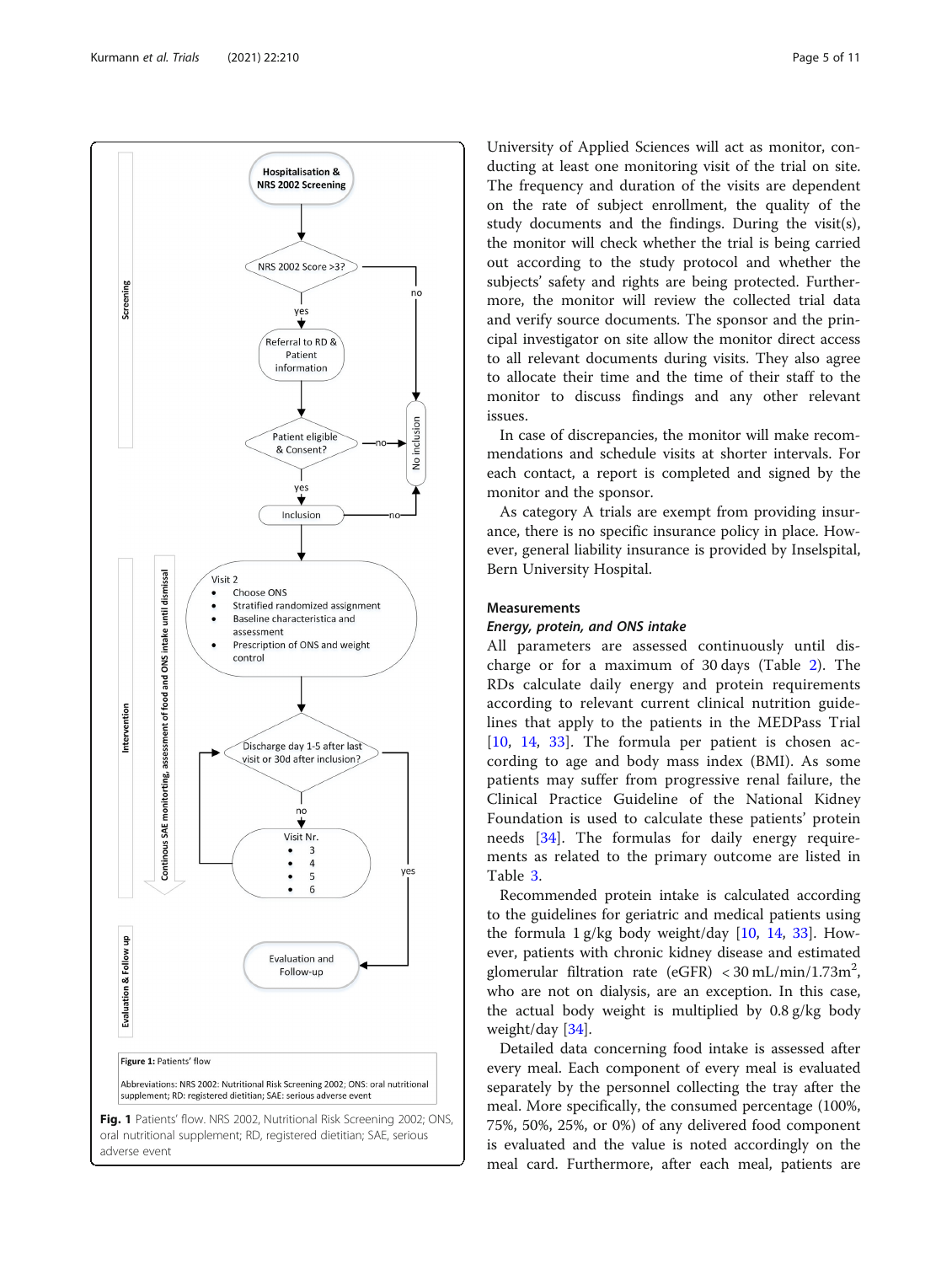#### <span id="page-5-0"></span>Table 2 Time schedule for participants

| Study period                                        | Screening   | Intervention period       |         |                |                             |                             | <b>Evaluation</b> | Follow-up |
|-----------------------------------------------------|-------------|---------------------------|---------|----------------|-----------------------------|-----------------------------|-------------------|-----------|
| Visit                                               | 1           | $\overline{2}$            | 3       | $\overline{4}$ | 5                           | 6                           |                   |           |
| Day                                                 | $\mathbf 0$ | $\overline{1}$            | 8       | 15             | 22                          | 29                          | $\ast$            | **        |
| NRS 2002 total score<br>X                           |             |                           |         |                |                             |                             |                   |           |
| NRS 2002 subscore nutritional status<br>$\mathsf X$ |             |                           |         |                |                             |                             |                   |           |
| Inclusion and exclusion criteria                    | X           |                           |         |                |                             |                             |                   |           |
| Information, informed consent                       | $\mathsf X$ |                           |         |                |                             |                             |                   |           |
| Assignment to study group                           |             | $\mathsf X$               |         |                |                             |                             |                   |           |
| Baseline patient characteristics                    |             | X                         |         |                |                             |                             |                   |           |
| Energy intake/day (kcal)**                          |             | Continuous assessment     |         |                |                             |                             |                   |           |
| Protein intake/day (q)**                            |             |                           |         |                |                             |                             |                   |           |
| ONS intake/day (ml)**                               |             |                           |         |                |                             |                             |                   |           |
| Serious adverse events (SAE)**                      |             |                           |         |                |                             |                             |                   |           |
| Handgrip strength (kg)                              |             | $\mathsf X$               | $x***$  | $x***$         | $\mathsf{X}^{\texttt{***}}$ | $\mathsf{X}^{\texttt{***}}$ |                   |           |
| Body weight (kg)                                    |             | $\times$                  | $X$ *** | $x$ ***        | $x$ ***                     | $\mathsf{X}^{\text{***}}$   |                   |           |
| Body height (cm)                                    |             | $\boldsymbol{\mathsf{X}}$ |         |                |                             |                             |                   |           |
| BMI ( $kg/m2$ )                                     |             | $\mathsf X$               |         |                |                             |                             |                   |           |
| Appetite (VAS)                                      |             | $\mathsf X$               | $X$ *** | $x***$         | $x$ ***                     | $X$ ***                     |                   |           |
| Nausea (VAS)                                        |             | $\mathsf X$               | $X$ *** | $X$ ***        | $X$ ***                     | $X$ ***                     |                   |           |
| Procedural variables                                |             |                           |         |                |                             |                             | X                 |           |
| Hospital LOS (d)                                    |             |                           |         |                |                             |                             | X                 |           |
| 30-day mortality (y/n)                              |             |                           |         |                |                             |                             |                   | X         |

\*After patient dismissal or after 30 days of inclusion

\*\*For 30 days upon inclusion

\*\*\*Assessment at day 1, day 8, day 15, day 22, and day 29

Visits 2–6: study visits may be conducted earlier or later by a maximum of 2 days

interviewed on food intake between the main meals. To keep track of intake in addition to meals, a separate document is used. It is distributed and collected during morning meal rounds. All food intake documentation is temporarily stored at ward level and collected daily by the RDs from Monday to Friday. For the weekends, it is collected on Mondays. If data points are missing, the RDs interview the patient directly to fill the respective data gaps. All meals at the facility are prepared according to recipes of the Bern University Hospital database. Energy and protein intakes are primarily calculated via the electronic menu system LogiMen® (Kretschmer-Keller Leonberg, Germany, 2016, version 5.4). The system contains energy and protein content data for all hospital meals and snacks. This method ensures high calculation accuracy as the recipes are integrated in the system. Energy and protein intake from food items that are not registered in the LogiMen® system are calculated by the RDs using nut.s nutritional software® (dato Denkwerkzeuge, Vienna, Austria, 2008, version 1.32.74). All meal cards and calculations are sent to one of the coinvestigators, who is blinded to patient allocation, for recalculation.

The amount of ONS consumed is monitored daily by the RNs by measuring the amount consumed with a measuring cup. In the trial setting, ONS is prescribed and listed in the medication chart in the EHR. All medications are listed with the amount prescribed. The amount consumed is documented on a standardized basis for all medications. The consumed amount is documented in the EHR with an accuracy of  $\pm$  5 ml. From this assessment, the RDs calculate energy and protein intake from ONS.

#### Handgrip strength

Handgrip strength is assessed by the RDs on study visits 2–6 (Table 2) until discharge or for a maximum of 30 days (Table 2). Handgrip strength is evaluated using the JAMAR® Hydraulic Hand Dynamometer (Patterson Medical, Warrenville, IL, USA) with an accuracy of  $\pm$ 0.5 kg. The measurement is always conducted according to the same procedure and on the same hand. If possible, the measurement is performed on the dominant hand. To ensure data validity, the measurement is taken three times with a break of at least 30 s between measurements and the highest value is noted [[35](#page-10-0)].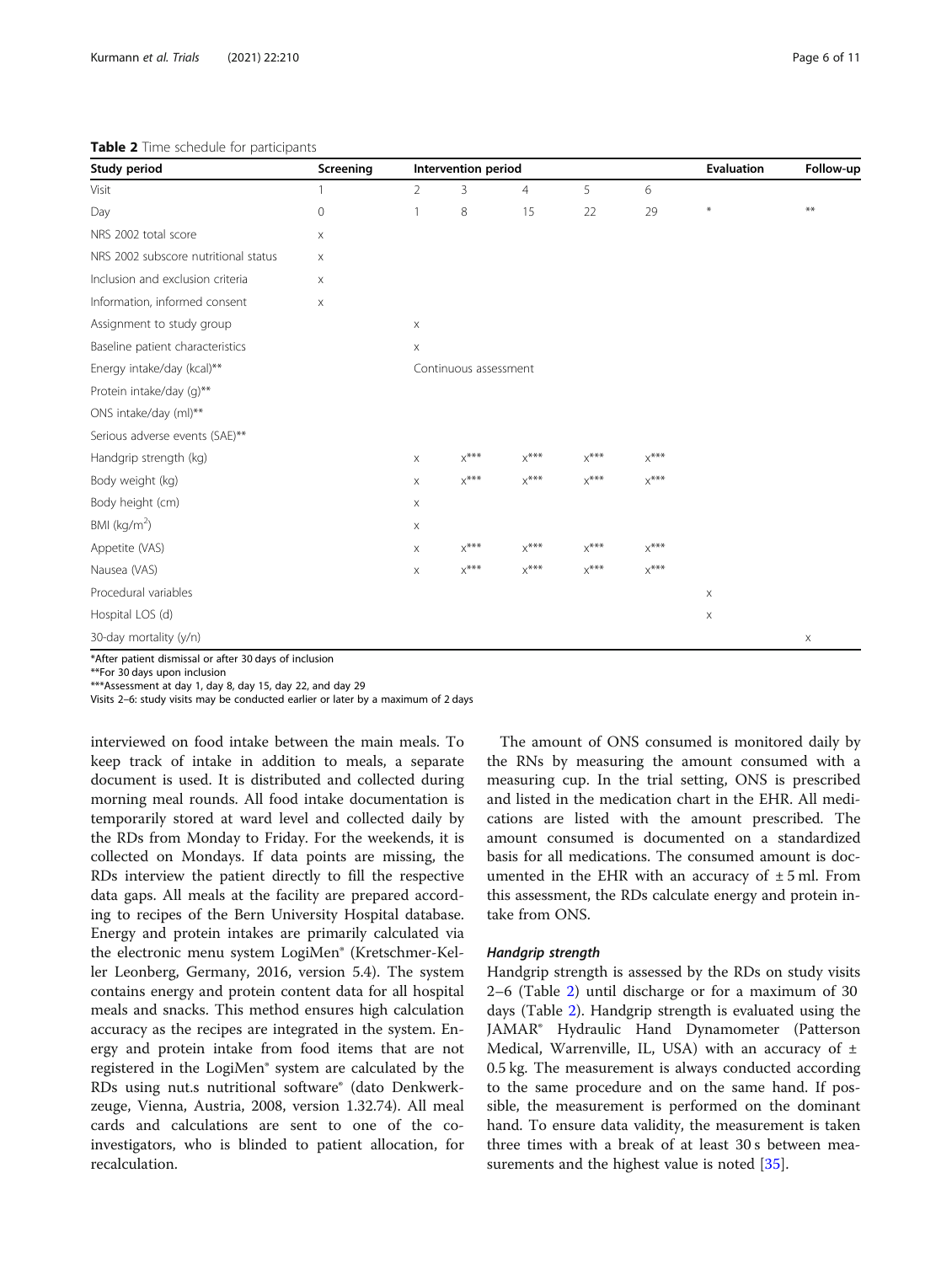<span id="page-6-0"></span>Table 3 Calculation of daily energy requirements

| Formulas for daily energy requirements |                                             |                                                 |  |  |  |
|----------------------------------------|---------------------------------------------|-------------------------------------------------|--|--|--|
|                                        | $BMI < 18.5 \text{ kg/m}^2$                 | $BMI > 18.5 \text{ kg/m}^2$                     |  |  |  |
| < 65<br>years                          | Actual body weight $\times$ 30<br>kcal [10] | Actual body weight $\times$ 27 kcal<br>[10]     |  |  |  |
| $\geq 65$<br>years                     | Actual body weight $\times$ 32<br>kcal [14] | Actual body weight $\times$ 30 kcal<br>[14, 33] |  |  |  |

# Body weight

Body weight is monitored as part of standard clinical practice by the nursing staff with an accuracy of  $\pm$  0.1 kg. Immobile patients are weighed on the seca® wheelchair scale (Vogel & Halke, Germany, model 665) and mobile patients on the sitting scale seca® (Vogel & Halke, Germany, model 959). Body weight measurements are prescribed by the MDs according to the study schedule (Table [2\)](#page-5-0) directly after patient enrolment in the trial. RDs evaluate if body weight measurements are accurate according to the patient's clinical status and medications. RDs may contact the MDs to discuss the validity in case of uncertainty.

#### Appetite and nausea

The course of appetite and nausea are recorded by the RDs during weekly study visits (Table [2\)](#page-5-0). The level of appetite and nausea on the current day are the focus of the assessment. The assessment is carried out by asking the patient to scale the level of appetite/nausea using a visual analog scale (VAS). The scale visible to the patient only has smileys. The scale on the backside of the smiley scale ranges from 0 to 10 cm so that the subjective measurement can be objectified with an accuracy of  $\pm$ 0.1 cm.

#### Hospital LOS and 30-day mortality

One of the co-investigators evaluates hospital LOS and 30-day mortality after the participants are released from the hospital or after 30 days of trial inclusion respectively (Table [2\)](#page-5-0). Hospital LOS is assessed from the EHR as number of days: the calculation excludes the day of hospital discharge [[36](#page-10-0)]. Hospital LOS is only assessed in medical inpatients since the geriatric inpatients have a prefixed duration of stay. Assessment of 30-day mortality is done by phone call to the patients' home or the institution where the patient was referred to. If the patient is still hospitalized, the information is available in the EHR.

### Baseline patient characteristics and procedural variables

The following baseline patient characteristics are recorded by RDs during visit 1 (Table [2](#page-5-0)):

✓ Disease categories for main diagnosis (gastrointestinal disease, infectious disease, cardiovascular disease, neurological disease, oncologic disease, other diseases)

- $\checkmark$  Department in which the patient is hospitalized
- ✓ Gender (male, female)
- ✓ Age (years)
- $\checkmark$  Energy content per ml ONS (1.5 kcal/ml or 2 kcal/ml)
- ✓ NRS 2002 total score
- ✓ NRS 2002 subscore for impaired nutritional status
- $\checkmark$  Body weight (kg)
- ✓ Body height (cm)
- $\checkmark$  BMI (kg/m<sup>2</sup>)

The following procedural variables are recorded after discharge by one of the co-investigators:

- ✓ Number of days from trial inclusion to hospital discharge
- ✓ Number of days with prescribed ONS

✓ Number of days with energy and protein intake monitoring

✓ Compliance versus non-compliance with the study protocol

✓ Number of meals at which patients were nil per os during energy and protein intake assessment (meals at

which patients are not allowed to eat for medical reasons) ✓ Number of meals at which food intake could not be assessed

 $\checkmark$  Involvement of RDs in the treatment of the patients

#### Safety outcomes

As defined by Good Clinical Practice (GCP) [\[27](#page-10-0)], SAEs are monitored and investigated continuously. Potential SAEs in this trial are pneumonia caused by ONS aspiration and death associated with pneumonia caused by ONS intake in the MEDPass-mode.

# Statistical analysis

Hypothesis

Working hypothesis We hypothesize that patients in the intervention group (MEDPass mode) consume more energy as compared to patients in the control group.

Null hypothesis (Ho) There is no difference in energy intake between the groups.

#### Sample size calculation

Based on our clinical experience, we assumed for our power analysis that administration of ONS in the MED-Pass mode increases energy intake (primary endpoint) by at least 10% (i.e., by 200 kcal from an average of 2000 kcal/day). Furthermore, we assumed that an average patient weighs 75 kg and therefore has an approximate energy requirement of 2200 kcal. A final assumption is that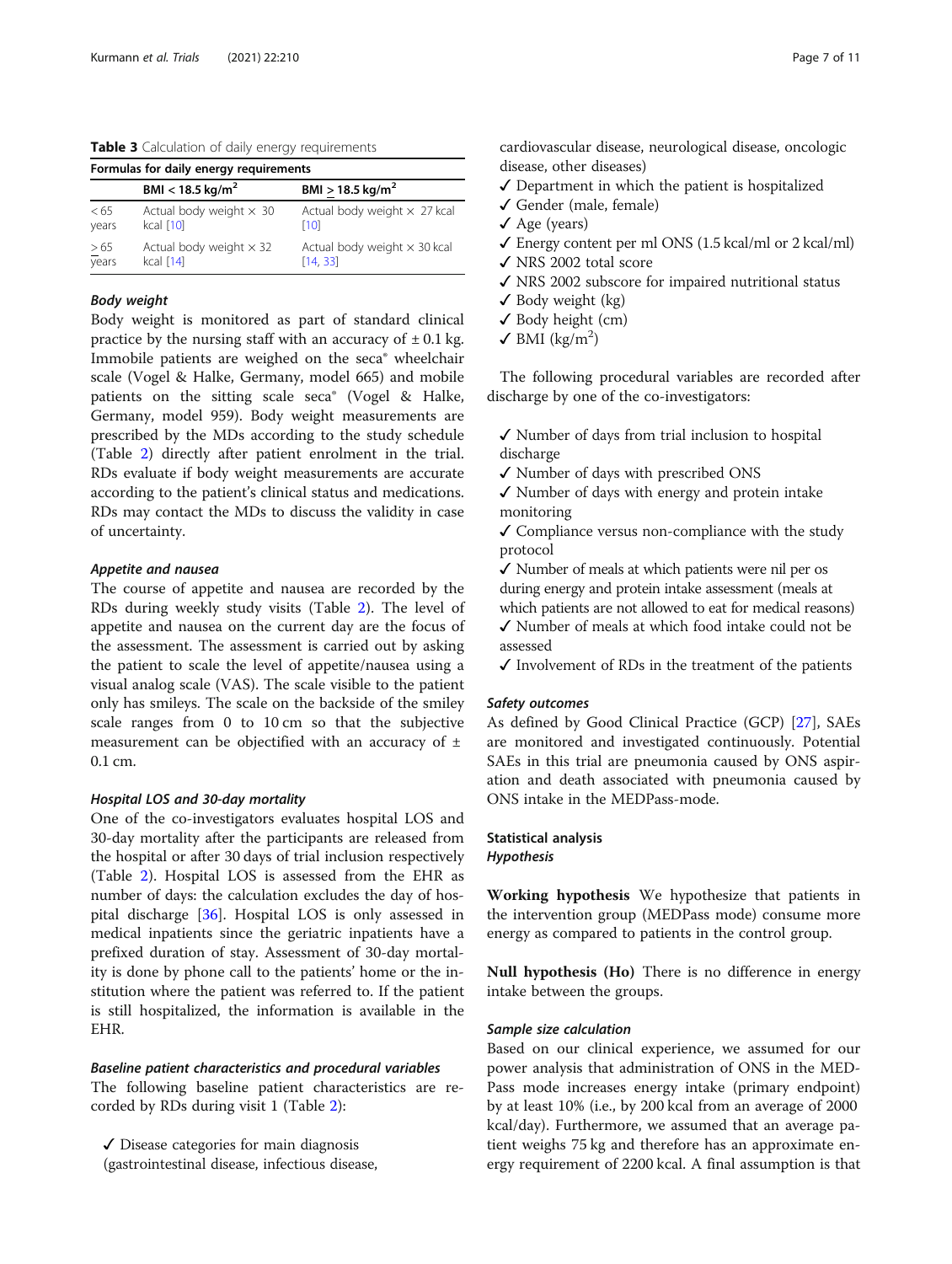in current clinical practice they may only receive 2000 kcal/day. Therefore, to demonstrate that intervention group patients have an increased average daily energy intake of 200 kcal/day (i.e., from 2000 (SD 500 kcal) to 2200 (SD500 kcal)), we need to include 200 patients to achieve 80% power (alpha error of 0.05). The power calculation used the sampsi command in STATA® (Stata Corp, USA, 2017, version 15.3). Importantly, this trial is not powered to investigate whether the difference in energy intake of 200 kcal/day makes a significant difference to clinical outcomes. However, a similar increase in energy intake has previously shown to decrease the risk of adverse outcome and mortality [[7\]](#page-9-0).

#### Primary analysis

The baseline patient characteristics will be summarized for both groups. The primary analysis will be performed as an intention-to-treat (ITT) analysis including all randomized patients regardless of protocol adherence. In a further step, we will also do a per-protocol analysis excluding patients with major protocol violations as outlined below.

For the primary outcome, we will test whether MED-Pass administration is superior to usual care and compare the average amount of daily energy intake using a Student's t test or chi-square test. We will also fit linear regression models adjusted for initial NRS 2002 score and average amount of energy in the ONS, reported adjusted differences (coefficients), and corresponding 95% confidence intervals (CIs). Total energy, protein, and ONS intake throughout the study period will be divided by days of assessment per patient. Linear regression analysis adjusted for stratification factors will also be used for the evaluation of average daily protein intake as compared to the individual requirement (%) throughout the hospitalization, average intake of ONS/day (ml) throughout the hospitalization, and hospital LOS (days) between the groups. Logistic regression analysis adjusted for stratification factors will be is used for difference in 30 day mortality (yes/no) between the groups. Repeated measure models will be used for the evaluation of differences in course of handgrip strength throughout the hospitalization, weight changes throughout the hospitalization, and course of appetite and nausea throughout the hospitalization. The procedural variables will be analyzed and presented descriptively. There will not be a statistical safety assessment since there are no safety endpoints in the MEDPass Trial. Safety events will be presented descriptively.

#### Secondary analyses

#### Per-protocol analysis

A per-protocol analysis will be conducted excluding patients who were incompliant with the study protocol

(ONS-prescription for < 80% of the days from inclusion to discharge), patients that were nil per os for > 10% of their meals during the time of intake monitoring, patients of which > 10% of meals could not be assessed during the time of intake monitoring, patients that did not receive the randomized intervention, and patients violating any eligibility criteria.

The same parameters and tests as in the primary analysis will be assessed and conducted for this population.

## Subgroup analyses

Subgroup analyses on the ITT patient set will include mean energy and mean protein intake throughout the hospitalization as compared to requirements. Linear regression will be used and adjusted for stratification factors to enable comparison of patients by group of different ONS energy content, different NRS 2002 subscore for nutritional status, different levels of appetite and different levels of nausea on day 1, different levels of handgrip strength at day 1, and different levels of dietetic involvement in patients' nutritional care.

#### Trial status

Recruitment is ongoing since November 22, 2018. As of September 8, 2020, 126 participants have been recruited. Expected completion of recruitment according to current projection is November 2021. The trial is conducted according to the protocol version 1.2 of November 22, 2019.

# Dissemination policy

The plans for the dissemination of the MEDPass Trial results include a publication in an international peerreviewed journal, a poster presentation at one of the renowned nutrition congresses such as ESPEN or NUTRI-TION and the implementation of the results in the BSc curriculum of Nutrition and Dietetics at Bern University of Applied Sciences.

# **Discussion**

The MEDPass Trial studies a broad spectrum of patients at nutritional risk. This approach was chosen deliberately to ensure representability of the results on polymorbid patient populations of general medical and geriatric departments. The MEDPass Trial falls under the category of effectiveness research [\[37](#page-10-0)]. Effectiveness research aims at broadly representing the studied patient population and compares interventions to usual clinical practice [\[37\]](#page-10-0). Thus, the results of effectiveness research support clinical decision making and may improve the quality, effectiveness, and efficiency of health care [\[37](#page-10-0)]. A representative patient population as studied in the MEDPass Trial may more efficiently support decision making for the ONS administration mode.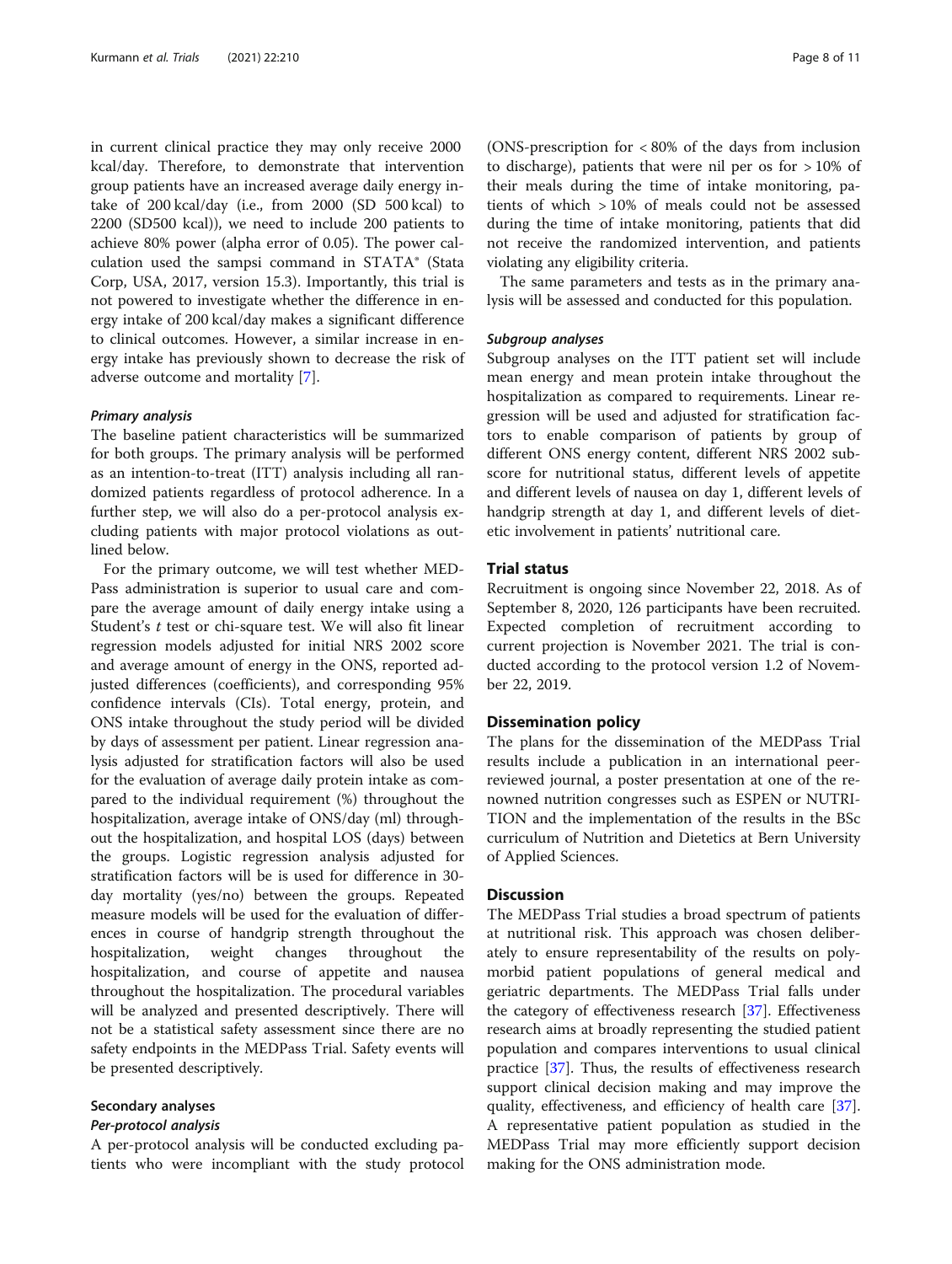Although the polymorbid, frail patient population accounts for the majority of healthcare costs, it is the least studied population [\[38](#page-10-0)]. Polymorbid patients are most often excluded from RCTs because of the complexity of their health condition [[38\]](#page-10-0).

To our knowledge, the MEDPass Trial is the first RCT in which total energy and protein intake of subjects with MEDPass versus conventional ONS administration are studied consistently and systematically throughout their hospitalization. Thus, the MEDPass Trial will answer the clinically relevant question if the MEDPass mode of administration is superior to the conventional administration of ONS concerning total energy intake of patients. Furthermore, it may help clinicians in their decisions on administration mode for clinical practice.

As in any open-label trial, there is potential for performance bias, as patients may be influenced by their trial participation [\[39](#page-10-0)]. Compliance with ONS and nutritional therapy may thus be increased [[39](#page-10-0)]. In the MED-Pass Trial, blinding of participants is not feasible due to the obviously different times of ONS administration. However, the recalculation of all meals by a fully blinded co-investigator enhances objectivity, promotes data quality, and minimizes bias.

The stratification of randomization is aimed at preventing statistical differences between groups due to ONS energy density. This is a relevant approach since differences between groups would directly affect the primary outcome. Furthermore, the stratification for NRS 2002 score is aimed at reducing differences in nutritional risk between groups. This may reduce bias significantly and therefore all statistics will be adjusted for both stratification factors. The wide selection of ONS available in the institution represents daily clinical practice. There is no influence of the financial sponsor on the selection of ONS in this study.

Our initial calculation and projections predicted the completion of patient recruitment in spring 2020. In the course of the trial, recruiting was prolonged for various reasons, including predominantly organizational barriers to recruitment. Organizational barriers are frequently described as significant for the prolongation of clinical trials [[40](#page-10-0)–[42](#page-10-0)]. In patients with unscheduled admissions, such as the majority of those in our facility's medical department, recruitment challenges are more evident. LOS in the medical department is usually shorter than on the geriatric wards. This disqualifies some of the medical patients because after screening and referral, they may not stay three more days as needed according to the eligibility criteria. Moreover, medical patients with unscheduled hospitalizations may be too anxious about their treatment, in pain, or too unwell to provide consent [\[42](#page-10-0)]. Recruitment on the geriatric wards also presents challenges. Reading and understanding the consent forms may be difficult for some of the patients [[41\]](#page-10-0). Furthermore, distrust and/or fatigue are known barriers in recruiting elderly patients onto clinical trials [[41](#page-10-0)].

To facilitate recruitment, Kadam et al. as well as Huang et al. suggest reducing the complexity and interprofessional dependencies in trial setups [\[43,](#page-10-0) [44](#page-10-0)]. As the management of malnutrition is a highly interprofessional task, possibilities for reduction of complexity are scarce. Retrospectively, one option may have been to task the RDs to conduct the nutritional screening. In that scenario, the whole process from screening to patient information to inclusion would have been in the hands of the RDs. This may have proved more efficient as interprofessional dependencies would be reduced. 86% of clinical trials do not reach their recruitment targets in the projected time [[43](#page-10-0)]. As personal resources of all involved professions in the MEDPass Trial are limited, prolonging the recruitment period to reach the desired power was the obvious course of action.

#### Abbreviations

BMI: Body mass index; CEC: Competent Ethics Committee; CTU: Clinical Trial Unit; DRM: Disease-related malnutrition; EHR: Electronic health record; ESPE N: European Society of Clinical Nutrition and Metabolism; GCP: Good Clinical Practice; ITT: Intention-to-treat; LOS: Length of stay; MD: Medical doctor; NRS 2002: Nutritional Risk Screening; ONS: Oral nutritional supplements; PN: Parenteral nutrition; REDCap®: Research Electronic Data Capture; RCT: Randomized controlled trial; RD: Registered dietitian; RN: Registered nurse; SAE: Serious adverse event; TMF: Trial Master File; VAS: Visual analog scale

#### Acknowledgements

The trial is dependent on all employees of all professions involved on the floors at the facility. We thank everyone for their ongoing dedication and hard work. We are indebted to Andreas Limacher at Clinical Trial Unit of the University of Bern for his counsel in the conception of the trial.

#### Authors' contributions

Authorship eligibility for the MEDPass Trial is based on the October 2007 guidelines of the International Committee of Medical Journal Editors. Authorship credit will be based on the following: substantial contributions to conception and design, acquisition of data, or analysis/interpretation of data; drafting or revision of the article for important intellectual content; and final approval of the manuscript. Every author must meet the above criteria for eligibility of authorship. SK: main author of the trial protocol and the manuscript, set up of REDCap® database, coordination and oversight of all operative aspects of the trial, lead for acquisition, study steering committee. ER: follow-up and assesses procedural variables, primary statistical analysis, study steering committee, substantial revision of the manuscript. MV: recalculation of all energy and protein calculations, monthly data reports to ZS, ER and SK for data quality oversight, substantial revision of the manuscript. PS: development of the statistical plan, sample-size calculation, supervision of all statistical analyses, study steering committee, substantial revision of the manuscript. KU: assistance of SK full substitution in her absence, subgroup analysis, substantial revision of the manuscript and the spirit checklist. ABS: initiator of the trial, dietetic committee, study steering committee, substantial revision of the manuscript. AWS: primary investigator, study steering committee, contribution to study conception and design, contribution to data acquisition and interpretation of data, and substantial revision of the manuscript. ZS: sponsor, study steering committee, substantial revision of the manuscript. All authors worked on the trial protocol. The authors read and approved the final manuscript.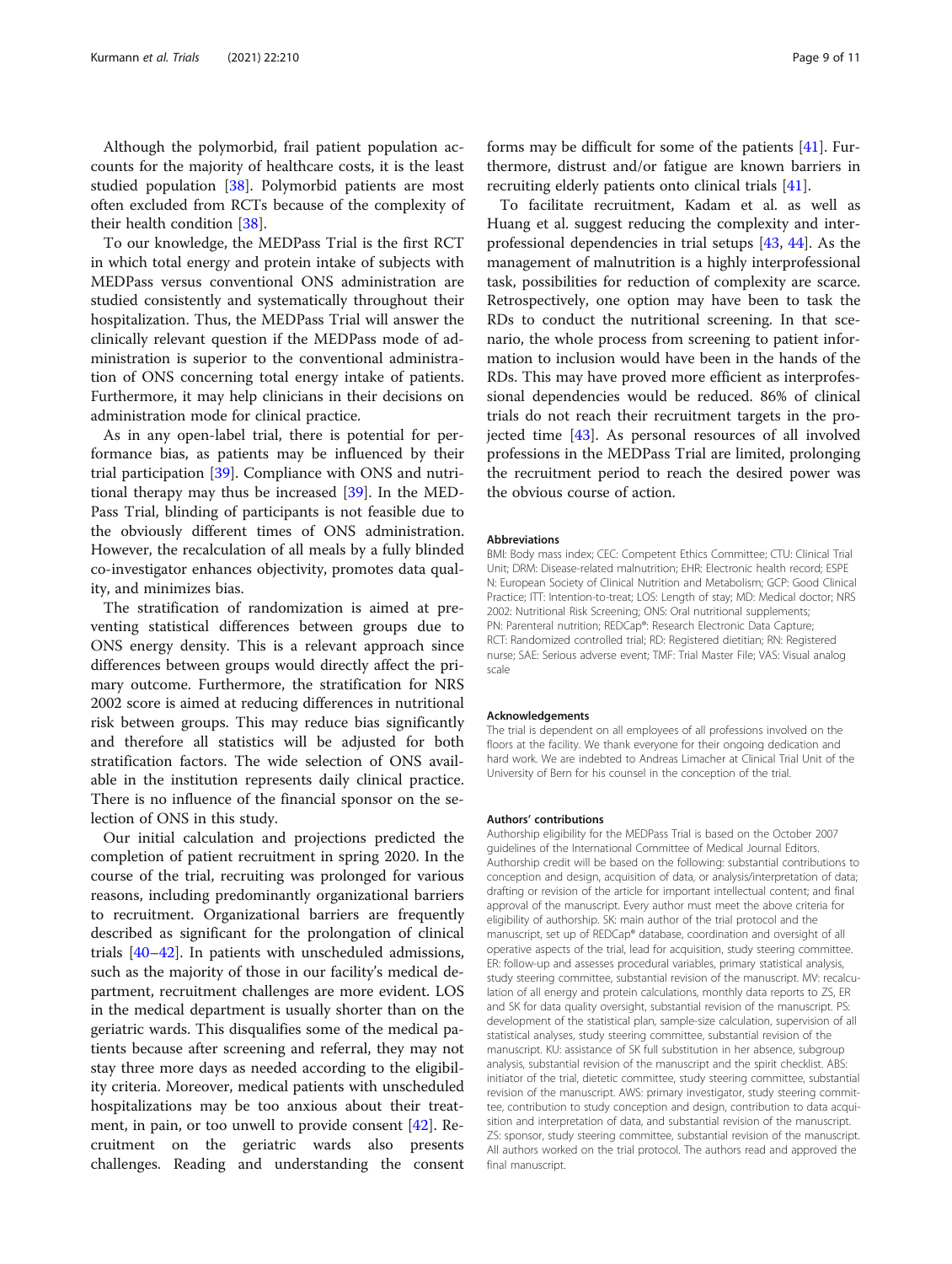#### <span id="page-9-0"></span>Authors' information

SK: Professor at Bern University of Applied Sciences, MSc in Nutrition, Clinical Specialization

ER: Postdoc at the Department of Diabetes, Endocrinology, Nutritional Medicine and Metabolism, Bern University Hospital and University of Bern, PhD

MV: PhD Candidate at the University of Bern, MSc in Human Nutrition with Specialization in Clinical Nutrition, Dietitian-Nutritionist

PS: Head of Medical University Department, Clinic for Endocrinology, Diabetes and Metabolism, Kantonsspital Aarau

KU: Research assistant at Bern University of Applied Sciences, student MSc in Nutrition & Dietetics

ABS: RD, Master in Business Administration Health Service Management, Chief Dietitian of Bern University Hospital until 09/2019

AWS: Head of acute geriatric ward of Bern University Hospital, associate professor of geriatrics at Bern University.

ZS: Head of Nutritional Medicine at the University Hospital of Bern and Associate Professor at the Medical Faculty of the University of Bern.

#### Funding

The trial is funded by Insel University Hospital, Bern, Switzerland, and Bern University of Applied Sciences, Health Department, Bern, Switzerland. Furthermore, this research is supported by a grant from Abbott Laboratories, Columbus, OH, USA. The trial research team has full decision-making authority and responsibility concerning the entire investigator-initiated trial and the study course (hypothesis, design, data collection, analysis and interpretation, writing the manuscript and submission to a journal). There is no influence of Abbott Nutrition regarding the trial progress and the selection of nutritional support in this study.

#### Availability of data and materials

The datasets used and/or analyzed during the current study are available from the corresponding author on reasonable request and with permission of all authors.

# **Declarations**

#### Ethics approval and consent to participate

The study protocol of the MEDPass Trial was submitted to the CEC of the Canton Bern, Switzerland, and approved on October 15, 2018, under the number 2018-01512. The CEC receives annual safety and interim reports. The trial protocol version 1.2. with the request for prolongation of the trial has been accepted on December 9, 2019, by the CEC. Informed consent is obtained at inclusion from all study participants.

#### Consent for publication

Not applicable.

#### Competing interests

SK: SK has received honorariums from Abbott Nutrition and Fresenius Kabi. MV: MV has not received any honorariums.

PS: The institution of PS has received unrestricted grant money unrelated to this project from Nestlé Health Science and Abbott Nutrition.

KU: KU has not received any honorariums.

AWS: AWS has not received any honoraria.

ER: ER has no conflict of interest to declare.

ABS: ABS has not received honorariums or research support.

ZS: The institution of ZS received speaking honorariums and research support from Nestlé Health Science, Abbott Nutrition, and Fresenius Kabi.

#### Author details

<sup>1</sup> Health Division, Department of Nutrition and Dietetics, Research and Development, Bern University of Applied Sciences, Murtenstrasse 10, CH-3010 Bern, Switzerland. <sup>2</sup> Department of Diabetes, Endocrinology, Nutritional Medicine and Metabolism, Inselspital, Bern University Hospital, and University of Bern, Freiburgstrasse 15, CH-3010 Bern, Switzerland. <sup>3</sup>AI in Health and Nutrition Laboratory, ARTORG Center for Biomedical Engineering Research, University of Bern, Murtenstrasse 50, CH-3008 Bern, Switzerland. 4 Medical University Department, Clinic for Endocrinology, Diabetes and Metabolism, Division of General Internal and Emergency Medicine, Kantonsspital Aarau and Medical Faculty of the University of Basel, Tellstrasse H7, CH-5001 Aarau, Switzerland. <sup>5</sup>Department of Geriatrics, Inselspital, Bern University Hospital, and University of Bern, Tiefenaustrasse 112, CH-3004 Bern, Switzerland.

#### Received: 2 April 2020 Accepted: 22 February 2021 Published online: 16 March 2021

#### References

- 1. Felder S, Lechtenboehmer C, Bally M, Fehr R, Deiss M, Faessler L, et al. Association of nutritional risk and adverse medical outcomes across different medical inpatient populations. Nutrition. 2015;31(11–12):1385–93.
- 2. Imoberdorf R, Meier R, Krebs P, Hangartner PJ, Hess B, Staubli M, et al. Prevalence of undernutrition on admission to Swiss hospitals. Clin Nutr (Edinburgh, Scotland). 2010;29(1):38–41.
- 3. Souza TT, Sturion CJ, Faintuch J. Is the skeleton still in the hospital closet? A review of hospital malnutrition emphasizing health economic aspects. Clin Nutr. 2015;34(6):1088–92.
- 4. Volkert D, Beck AM, Cederholm T, Cereda E, Cruz-Jentoft A, Goisser S, et al. Management of malnutrition in older patients-current approaches, evidence and open questions. J Clin Med. 2019;8(7):974.
- 5. Hiesmayr M, Tarantino S, Moick S, Laviano A, Sulz I, Mouhieddine M, et al. Hospital malnutrition, a call for political action: a public health and nutritionday perspective. J Clin Med. 2019;8(12):2048.
- 6. Schuetz P, Fehr R, Baechli V, Geiser M, Deiss M, Gomes F, et al. Individualised nutritional support in medical inpatients at nutritional risk: a randomised clinical trial. Lancet. 2019;393(10188):2312–21.
- 7. Gomes F, Baumgartner A, Bounoure L, Bally M, Deutz NE, Greenwald JL, et al. Association of nutritional support with clinical outcomes among medical inpatients who are malnourished or at nutritional risk: an updated systematic review and meta-analysis. JAMA Netw Open. 2019;2(11):e1915138.
- 8. Volkert D, Bauer JM, Frühwald T, Gehrke I, Lechleitner M, Lenzen-Großimlinghaus R, et al. Leitlinie der Deutschen Gesellschaft für Ernährungsmedizin (DGEM) in Zusammenarbeit mit der GESKES, der AKE und der DGG. Aktuel Ernahrungsmed. 2013;38(03):e1–e48.
- 9. Cederholm T, Barazzoni R, Austin P, Ballmer P, Biolo G, Bischoff SC, et al. ESPEN guidelines on definitions and terminology of clinical nutrition. Clin Nutr (Edinburgh, Scotland). 2017;36(1):49–64.
- 10. Gomes F, Schuetz P, Bounoure L, Austin P, Ballesteros-Pomar M, Cederholm T, et al. ESPEN guidelines on nutritional support for polymorbid internal medicine patients. Clin Nutr (Edinburgh, Scotland). 2018;37(1):336–53.
- 11. Elia M, Normand C, Norman K, Laviano A. A systematic review of the cost and cost effectiveness of using standard oral nutritional supplements in the hospital setting. Clin Nutr (Edinburgh, Scotland). 2016;35(2):370–80.
- 12. Stratton RJ, Elia M. A review of reviews: a new look at the evidence for oral nutritional supplements in clinical practice. Clin Nutr Suppl. 2007;2(1):5–23.
- 13. Beck AM, Holst M, Rasmussen HH. Oral nutritional support of older (65 years+) medical and surgical patients after discharge from hospital: systematic review and meta-analysis of randomized controlled trials. Clin Rehabil. 2013;27(1):19–27.
- 14. Volkert D, Beck AM, Cederholm T, Cruz-Jentoft A, Goisser S, Hooper L, et al. ESPEN guideline on clinical nutrition and hydration in geriatrics. Clin Nutr (Edinburgh, Scotland). 2019;38(1):10–47.
- 15. Hubbard GP, Elia M, Holdoway A, Stratton RJ. A systematic review of compliance to oral nutritional supplements. Clin Nutr. 2012;31(3):293–312.
- 16. Bender S, Pusateri M, Cook A, Ferguson M, Hall JC. Malnutrition: role of the TwoCal HN Med Pass program. Medsurg Nurs. 2000;9(6):284–95 quiz 96-7.
- 17. Baumann A, Dolder A, Stanga Z, Joray M, Kurmann S. Einhaltung von Therapieempfehlungen - Pilotstudie zur Verabreichungsart von Trinknahrung. Schweizerische Zeitschrift fuer Ernaehrungsmedizin. 2012;4:31–4.
- 18. Campbell KL, Webb L, Vivanti A, Varghese P, Ferguson M. Comparison of three interventions in the treatment of malnutrition in hospitalised older adults: a clinical trial. Nutr Diet. 2013;70(4):325–31.
- 19. Dillabough A, Mammel J, Yee J. Improving nutritional intake in postoperative hip fracture patients: a quality improvement project. Int J Orthop Trauma Nurs. 2011;15(4):196–201.
- 20. Doll-Shankaruk M, Yau WN, Oelke C. Implementation and effects of a medication pass nutritional supplement program in a long-term care facility: a pilot study. J Gerontol Nurs. 2008;34(5):45–51.
- 21. Remsburg RE, Sobel T, Cohen A, Koch C, Radu C. Does a liquid supplement improve energy and protein consumption in nursing home residents? Geriatr Nurs. 2001;22(6):331–5.
- 22. van den Berg GH, Lindeboom R, van der Zwet WC. The effects of the administration of oral nutritional supplementation with medication rounds on the achievement of nutritional goals: a randomized controlled trial. Clin Nutr (Edinburgh, Scotland). 2015;34(1):15–9.